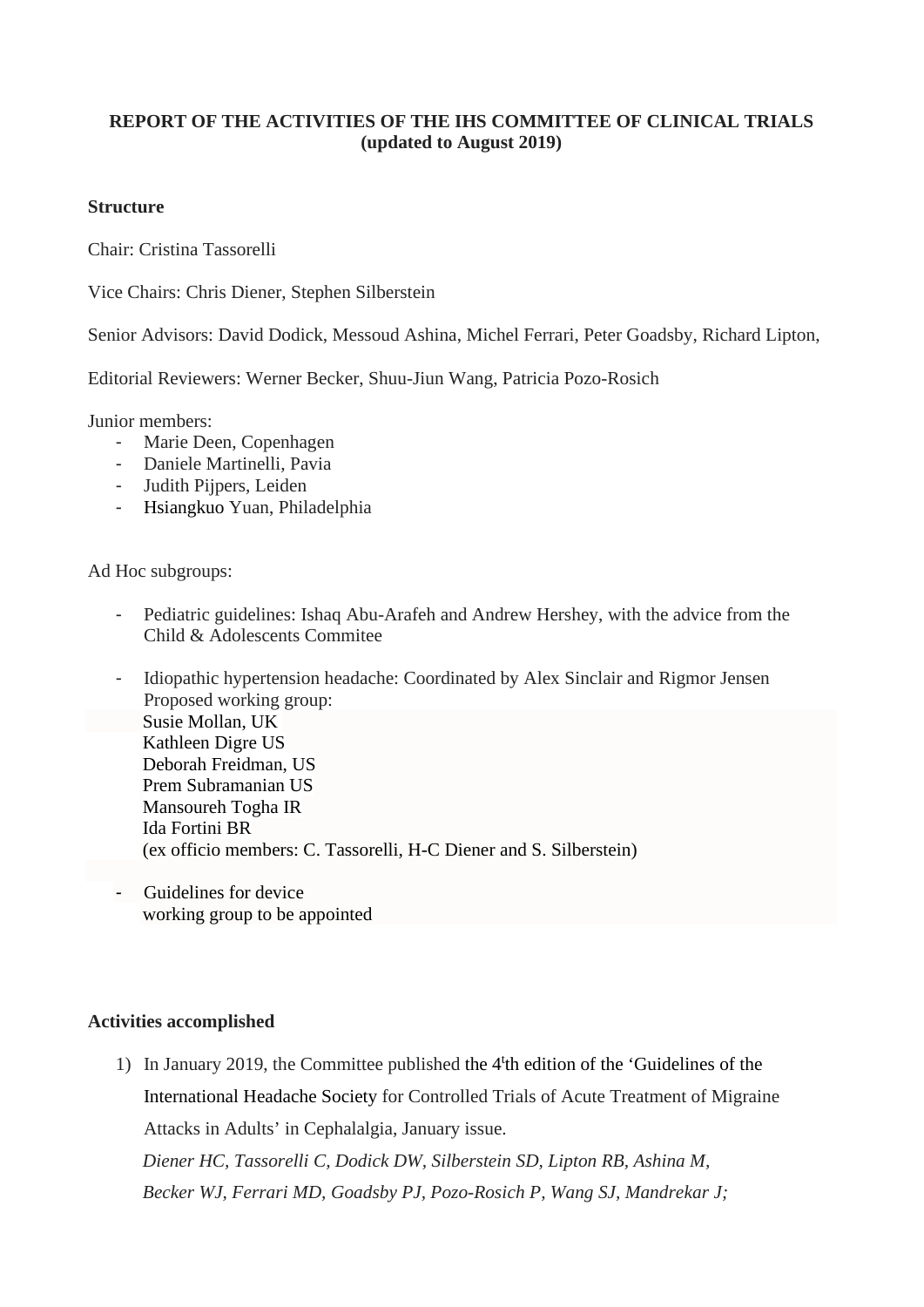*International Headache Society Clinical Trials Standing Committee. Guidelines of the International Headache Society for controlled trials of acute treatment of migraine attacks in adults: Fourth edition. Cephalalgia. 2019 May;39(6):687-710. doi: 10.1177/0333102419828967. Epub 2019 Feb 26. PubMed PMID: 30806518; PubMed Central PMCID: PMC6501455.* 

2) In June the Committee published the 'Guidelines for Controlled Trials of Preventive Treatment of Migraine in Children and Adolescents', prepared by Prof. Abu-Arafeh and Hershey. The draft has been discussed and revised, subsequently circulated to the members of Child and Adolescent Standing Committee. A face-to-face meeting was held during the Migraine Trust International Meeting 2018 in London.

*Abu-Arafeh I, Hershey AD, Diener HC, Tassorelli C; Clinical Trials Standing Committee and the Child and Adolescent Standing Committee of the International Headache Society. Guidelines of the International Headache Society for controlled trials of preventive treatment of migraine in children and adolescents, 1st edition. Cephalalgia. 2019 Jun;39(7):803-816. doi: 10.1177/0333102419842188. Epub 2019 Apr 4. PubMed PMID: 30947525.* 

3) The group of young searchers has supported the members of the Committee in the analysis of the controlled clinical trials on the preventive treatment of chronic migraine published in the last decade. The results of the analysis have been published in Cephalalgia in the July issue.

*Deen M, Martinelli D, Pijpers J, Diener HC, Silberstein S, Ferrari MD, Ashina M, Tassorelli C, Yuan H. Adherence to the 2008 IHS guidelines for controlled trials of drugs for the preventive treatment of chronic migraine in adults. Cephalalgia. 2019 Jul;39(8):1058-1066. doi: 10.1177/0333102419847751. Epub 2019 May 1. PubMed PMID: 31042062.* 

### **Ongoing activities**

1) Publication of the manuscript 'Have the IHS Guidelines for Controlled Trials of Acute Treatment of Migraine Attacks been followed? Laying the ground for the 4th edition' by Alpuente A, Tassorelli C, Diener H-C, Silberstein SD and Pozo-Rosich P. Second draft available, to be finalized in September 2019.